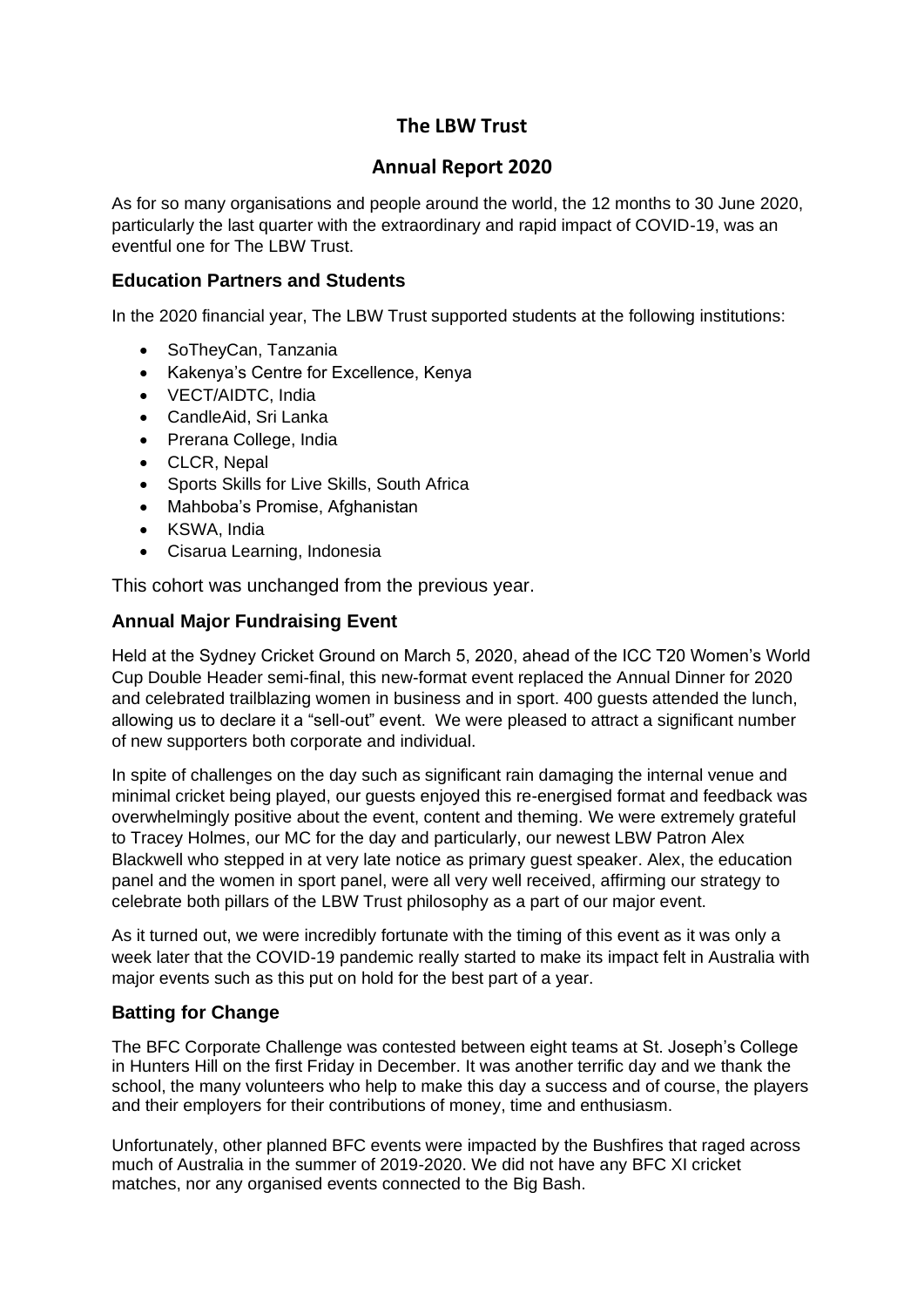For the year ahead, our attention is focusing heavily on our inaugural National Backyard Cricket Day scheduled for November 2020.

## **Women for Change**

One of the highlights of the last year was a visit to Sydney by Kakenya Ntaiya, founder of Kakenya's Dream which is the largest single educational establishment the LBW Trust supports through its Women for Change activities. Kakenya was with us from 1-9 March 2020 which coincided with our Trailblazer's Lunch and International Women's Day. WFC hosted 12 events over the visit, engaging with 2,250 people, and received very strong media coverage during the week in print, radio, podcast and online. Funds raised during the events and week was approximately \$180,000. Following an event at UTS, the University has committed to support an annual tertiary undergraduate scholarship with WFC.

One of the other highlights of the year was the WFC Committee's bold commitment to establish an Endowment Fund of \$500,000 for Kakenya's Dream that will allow our support to become self-sustaining and no longer reliant on ongoing events and donations.

## **People – Board & team**

**Mary Konstantopolous** ended her time with us as Secretary during the year. For those of you who have been fortunate enough to meet Mary, you will know she's a force of nature; but the kindest force of nature you could ever wish to meet. As her other true passion Ladies Who League (and its growing range of off-shoot brands) has taken off, along with a full-time job and something called a personal life, something had to give. Mary was a diligent member of our Board and we thank her sincerely for her time and commitment to our cause.

**Ashley Perrott** was appointed to join the Board as Secretary. Ash is a very welcome addition for his skills, experience and network. We're also delighted to report that he is still an active cricketer as well.

**Ted Alexander** also joined the Board during the year. Having kindly agreed to take on the Chair role for BFC, he also accepted a position on The LBW Trust board to ensure we maintain a tight connection between the various parts of our organisation.

**Eleanor Hall** also joined the Board during the year. As with Ted's appointment, Eleanor will ensure we keep a close connection with our WFC activities and ambitions. Those of you who have been to our events in the last few years may well have seen Eleanor on stage interviewing various guests. If you haven't met her in person, you may well recognise her voice as Eleanor was the anchor for ABC Radio's flagship midday news program The World Today for many years.

**Lizzie Garrett** who was our first ever General Manager, indeed, first full-time employee, left us on 30<sup>th</sup> June after almost four years during which she took on more varied and senior responsibilities. Lizzie joined us at around the same time as Ryan Carters adopted us as a vehicle for his passion to advance social justice causes. She had just returned to Sydney after living in the USA for a few years and immediately brought a great level of energy, commitment and a beaming smile to all she did. The LBW Trust has made huge strides during Lizzie's time with us and she was integral to its growth and expansion into new areas. The Board is immensely grateful to Lizzie for her terrific contribution and enthusiasm.

**Kylie Strawbridge** joined us in late 2019 to help with Women for Change on a part-time basis. She fitted in very quickly and brought new levels of organisational capability and discipline to our team. In a small not-for-profit entity, succession planning and smooth